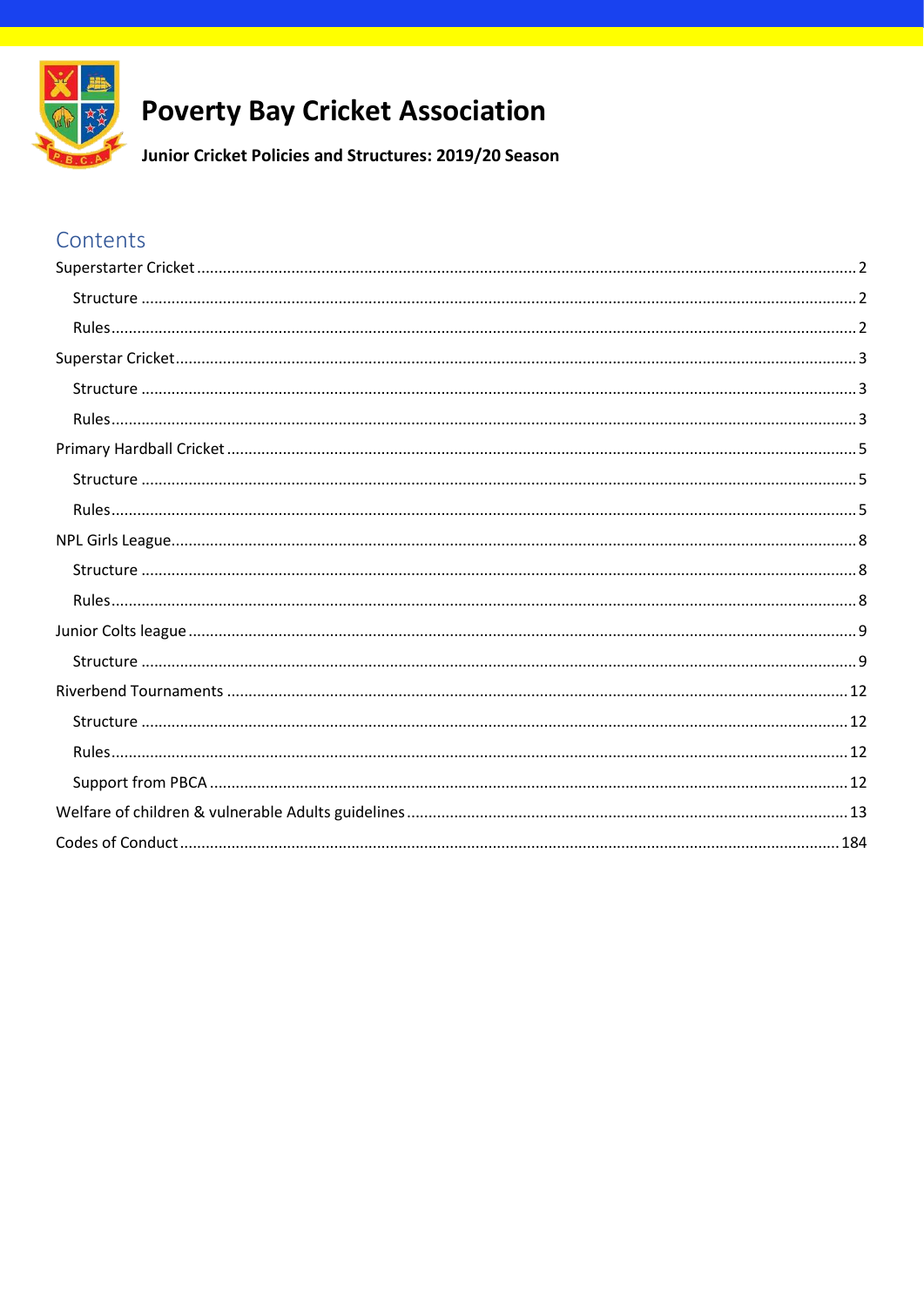# <span id="page-1-0"></span>Superstarter Cricket



#### <span id="page-1-1"></span>Structure

Superstarter cricket is regarded as the **first stage** of cricket development. At this level the youngest of our cricketers will start the **fundamentals of cricket skills**. (Batting, bowling, throwing and catching)

These skills will be taught to the **Y0-2 cricketers** by drill based games. Simple hand eye games that will help the youngsters get to grips with the sport.

PBCA will run these Superstarter sessions on a **Friday 5:30pm at Harry Barker** from the **8 November to 6 December 2019** and then will start up again late January and finish early March 2020. These sessions will be an hour long and will involve at least 2 of the basic fundamentals of the game. We also want to make these sessions consist of fun and enjoyment. This is the aim for playing sports at this age level!

**Coaches** that take these sessions will be **qualified and police vetted** through the NZC friendly manager platform. The level of coaching that is needed for this level of cricket will be "Superstarter cricket academy course". Here is the break down of the course below.

#### <span id="page-1-2"></span>Rules

These players will not play competitive games. There are no rules that will be needed through the season. The only related rule will be that parents that have not registered and completed the **vulnerable children's course** will not be **eligible to coach**

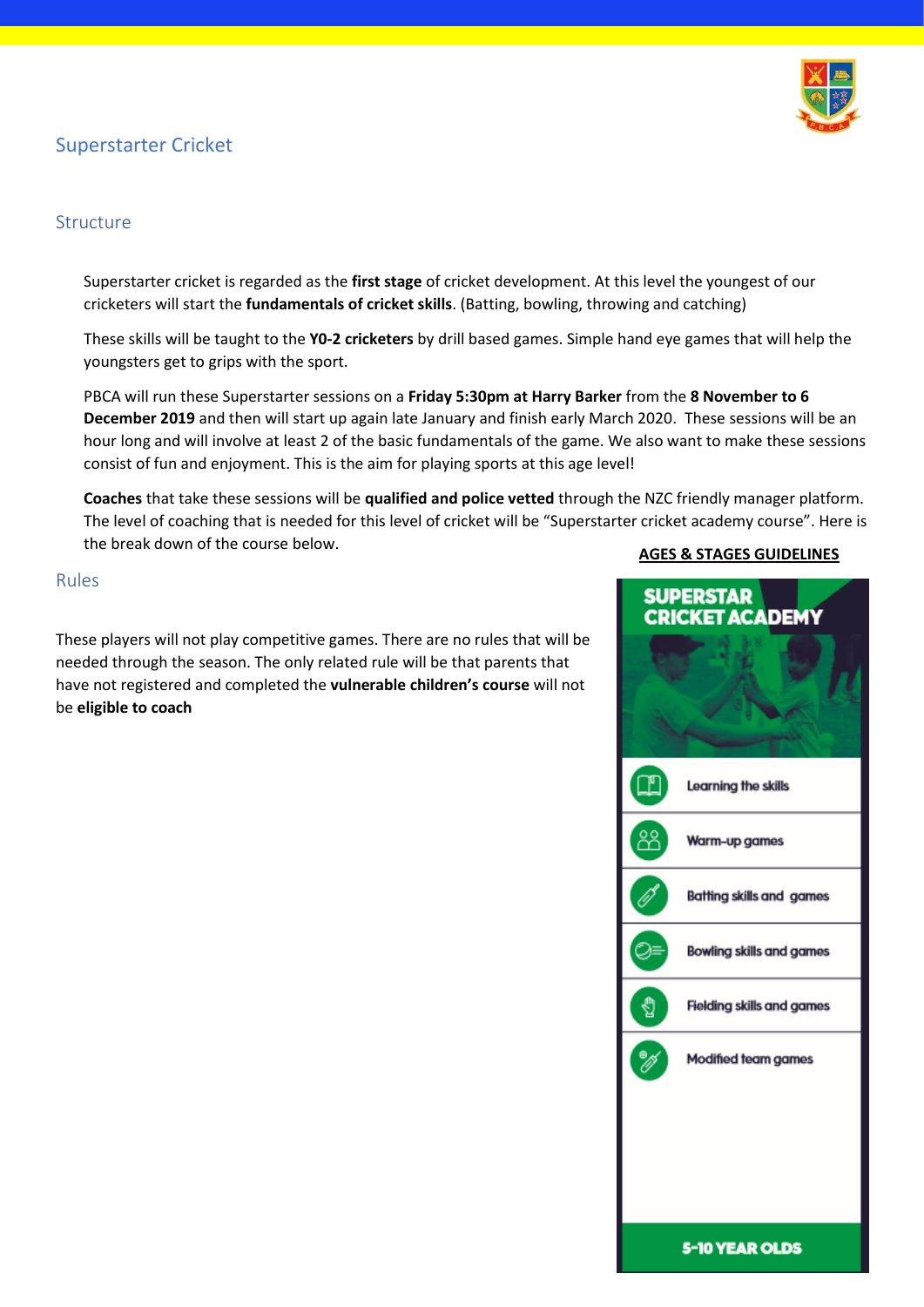# <span id="page-2-0"></span>Superstar Cricket

#### <span id="page-2-1"></span>Structure

The Superstar cricket competition is for the cricketers that have gone through the Superstarter Academy and are now equipped with the fundamentals to play a modified version of cricket.

The cricketers that are playing this level are cricketer are predominantly in **Year 2-5** at school.

PBCA will run the Superstar cricket league on a Friday night. The season runs from **8 November to 6 December 2019** and then starts up again late January and finishes early March 2020. Games will be held at the **Harry Barker Reserve** and will start at **5:30pm.**

**Coaches** that take these teams throughout the season will need to be registered through the NZC friendly manager platform and had to have completed the vulnerable children's course. This is **compulsory** for all coaches.

**The level of coaching** required to coach this form of cricket will be "F**oundation Coach**". This level can be attained through the friendly manager platform. Below is the breakdown of the foundation course.

#### <span id="page-2-2"></span>Rules

Superstar cricket will consist of **modified cricket** rules and games that make it more enjoyable for kids to play. NZC has created the "**Ages and Stages**" program that specifically works with the age of the child playing cricket. these rules are implemented at these levels so that the game is more enjoyable for supporters and players. It is an NZC requirement that all District Associations abide by the ages and stages guidelines.

PBCA will enforce these rules throughout the season.

PBCA superstar cricket league will have **8 players per a team**. Teams will play a 24 over game (**12 overs a side**). Batters will bat in pairs for 3 overs per a pair. Once the 4 pairs of batters have batted they will swap over and bowl.

When a batsman gets dismissed, they will **concede 3 runs** (-3) to the bowling teams total. The batsmen will also swap ends. Team totals can not go into the negative. Bowling team will accumulate runs when they get wickets. This will reward good bowling and the batting team won't end up on negative runs.

Boundaries for each field will be no bigger than **40 metres**.

Some teams may have more than 8 players in the side on the day. With cricket being a game for all, we ask that coaches and parents include these extra players in the game. Ways that coaches and managers of the teams can include extra players:

- Rotation of fielders
- Can bowl extra overs in the innings to give these players a bowl. (don't count them to the overall score)
- Can let them bat at the end of the innings. (don't count run scored)

#### **AGES & STAGES GUIDELINES**



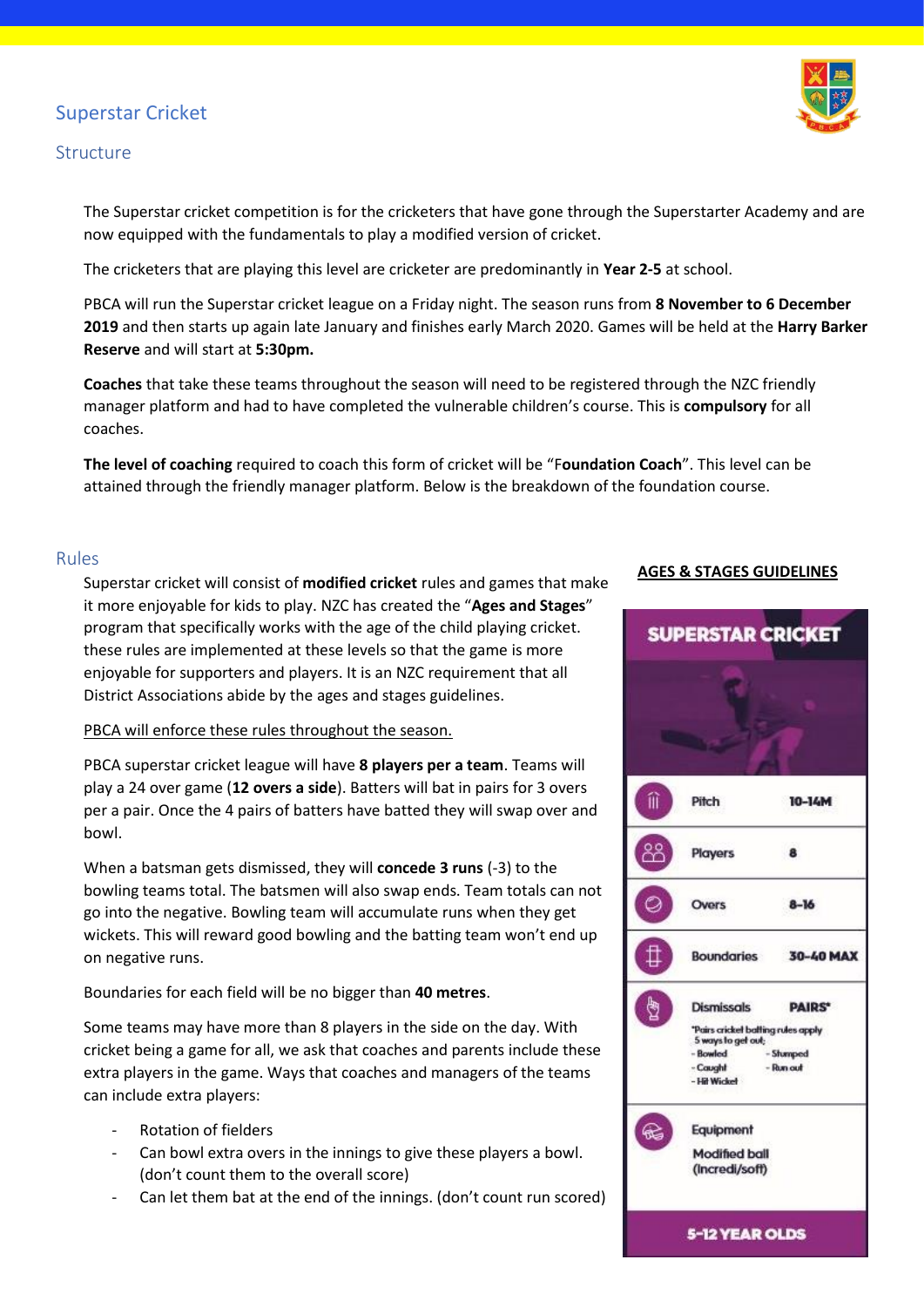*Due to the CricHQ software being used at games it will only allow 8 players to be put into the scorecard. This can be bypassed by allowing these extra players an opportunity at the end of the game to have a turn at bowling and batting. This is all under the discretion of the coaches and managers present.* 



The **toss** will be done by a flip of the bat or coin. Winning captain decides what their team would like to do first.

All Superstar games will need to be uploaded onto CricHQ as this is an NZC requirement that needs to be met. The actual result of the game doesn't need to be uploaded; however a record of the game needs to be uploaded at the end of the game. In this way PBCA and NZC can collect and report on the data. All cricketers that compete in this competition will have to be registered members. Players that are not registered will not be allowed to play.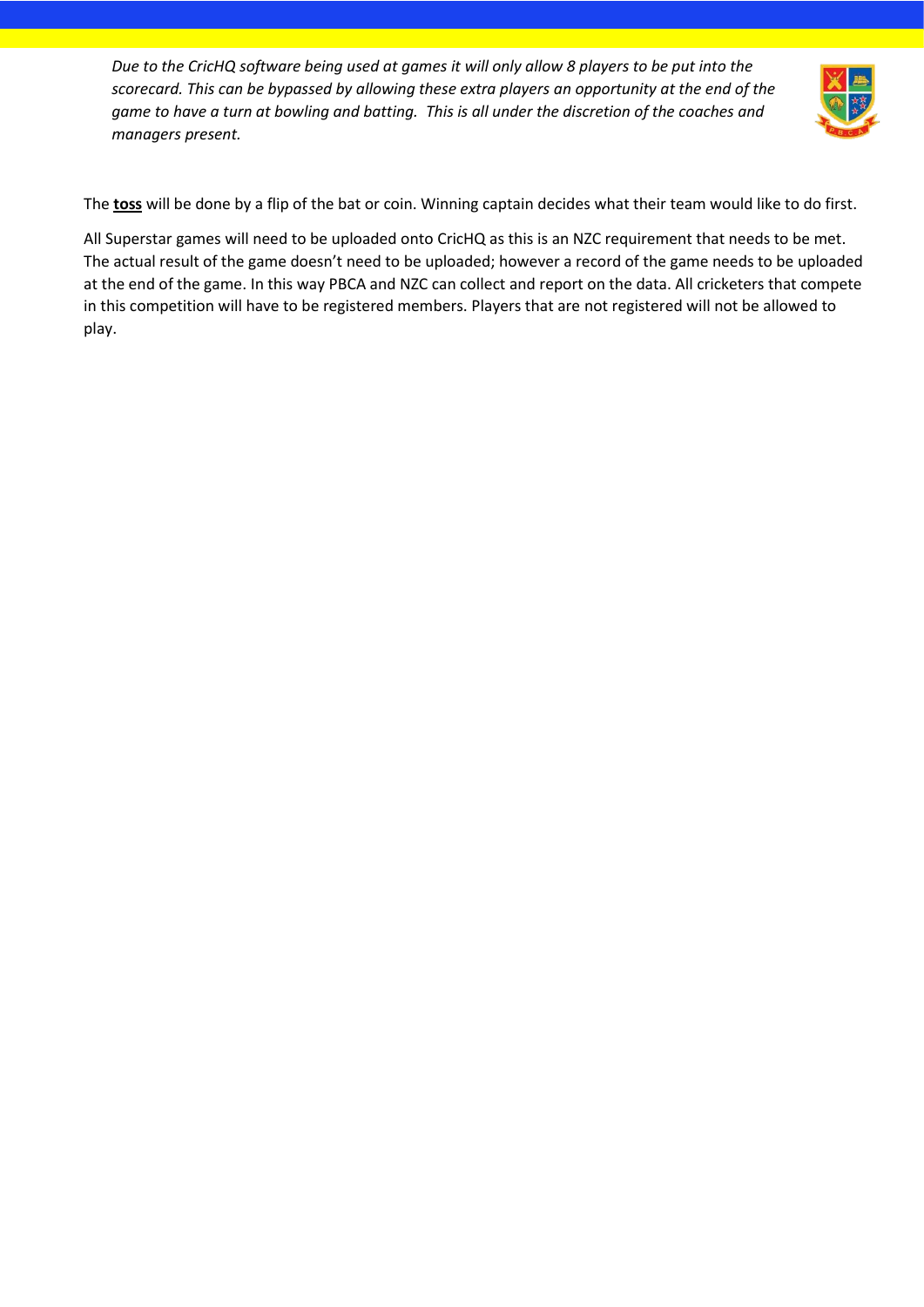# <span id="page-4-0"></span>Primary Hardball Cricket



#### <span id="page-4-1"></span>**Structure**

The Primary Hardball competition is the first competition that young cricketers will play, involving a **hardball**. Players at this level will need to be aware that cricket gear will be a necessity if they are wanting to play at this level. It is an **NZC law** now that all cricketers need to wear a **helmet** when batting and wicket keeping.

The competition will involve school hardball teams that play against each other on a Saturday Morning. Games will be held at **Nelson Park** and will commence at **8:30am** from **1 November to 7 December 2019.** Starting again from late January until Mid – March.

Coaches that take these teams throughout the season will need to be registered through the NZC friendly manager platform and had to have completed the vulnerable children's course. This is **compulsory** for all coaches.

The level of coaching required to coach this form of cricket will be **"Advanced Foundation Coach"**. This level can be attained through the friendly manager platform. Below is the breakdown of the foundation course. (*See framework below)*

#### <span id="page-4-2"></span>Rules

**Primary Hardball** will consist of modified cricket rules that make it more enjoyable for kids to play. NZC has created the **"Ages and Stages"** program that specifically works with the age of the child playing cricket. These rules are implemented at these ages so that the game is more enjoyable for supporters and players. It is a NZC requirement that all District Associations abide by the ages and stages guidelines.

#### PBCA will enforce these rules throughout the season:

PBCA Primary hardball competition will have **8 players per a team**. Teams will play a **40 over game (20 overs per a side)**. Batters will bat in pairs for 5 overs per a pair. Once the 4 pairs of batters have batted, they will swap over and bowl.

As this competition progresses there will be players that are too good for this level. PBCA at their discretion and after consultation with the parents will make the decision on whether this player moves up into Junior Colts League to further his growth and level of cricket.

|                        | <b>AGES &amp; STAGES GUIDELINES</b>                                                                                                                         |        |
|------------------------|-------------------------------------------------------------------------------------------------------------------------------------------------------------|--------|
|                        | <b>PRIMARY</b>                                                                                                                                              |        |
|                        |                                                                                                                                                             |        |
| íiì                    | Pitch                                                                                                                                                       | 16M    |
| ಜಿ                     | <b>Players</b>                                                                                                                                              | 8      |
| O                      | <b>Overs</b>                                                                                                                                                | 20 MAX |
|                        | <b>Boundaries</b>                                                                                                                                           | 35 MAX |
|                        | <b>Dismissals</b><br>*bat out your 5 overs as a pair<br>MA's/DA's can introduce consequences<br>for dismissals if required<br>LBW'S - No<br>Stumpings - Yes | NONE*  |
| $\widehat{\mathbb{G}}$ | Equipment<br>142g two piece ball or<br>modified ball<br><b>Mandatory helmets</b>                                                                            |        |
|                        | <b>YEAR 5-6</b><br>0-11 VEAD OI DS                                                                                                                          |        |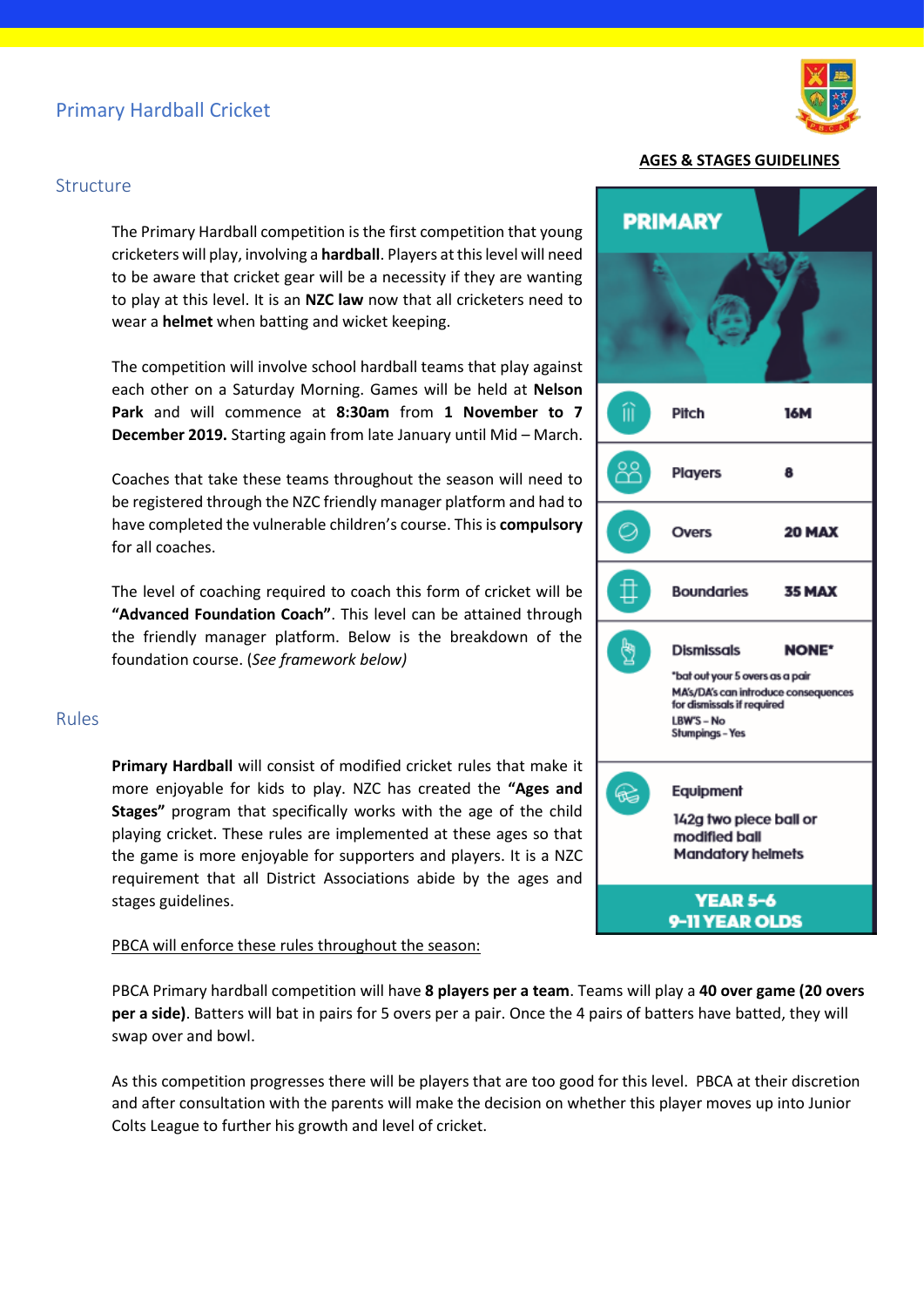When a batsman gets dismissed they will **concede 3 runs** (-3) to the bowling teams total. The batsmen will also swap ends. Team totals cannot go into the negative. Bowling team will accumulate runs when they get wickets. This will reward good bowling and batters also won't end up on negative runs.



Boundaries for each field will be no bigger than **35-45 metres**. Pitch length will be **16m** for this age group. it will be marked out on the pitches

The **toss** will be done by a flip of the bat or coin. Winning captain decides what their team will do first. The toss needs to be done 10 minutes before the start of the game **(8:15am)**

Some teams may have more than 8 players in the side on the day. With cricket being a game for all. We ask that coaches and parents include these extra players in the game. Ways that coaches and managers of the teams can include extra players:

- Rotation of fielders.
- Teams can bowl extra overs at the end of the innings to give extra players a bowl (these overs aren't counted towards the overall score/result).
- Extra players may bat at the end of the innings (runs and wickets aren't counted towards score/result).

*Due to the CricHQ software being used at games it will only allow 8 players to be put into the scorecard. This can be bypassed by allowing these extra players an opportunity at the end of the game to have a turn at bowling and batting. This is all under the discretion of the coaches and managers present.* 

All Primary Hardball results need to be uploaded onto **CricHQ** after the completion of the game. This is an NZC requirement that needs to be met. Games do not have to be scored live on CricHQ. The result of the game needs to be uploaded after the game so that PBCA and NZC can collect and report on the data.

All cricketers that compete in this competition will have to be **registered members**. Players that are not registered will not be allowed to play or represent the district teams.

**All cricketers that compete in this league will be at Primary School level.**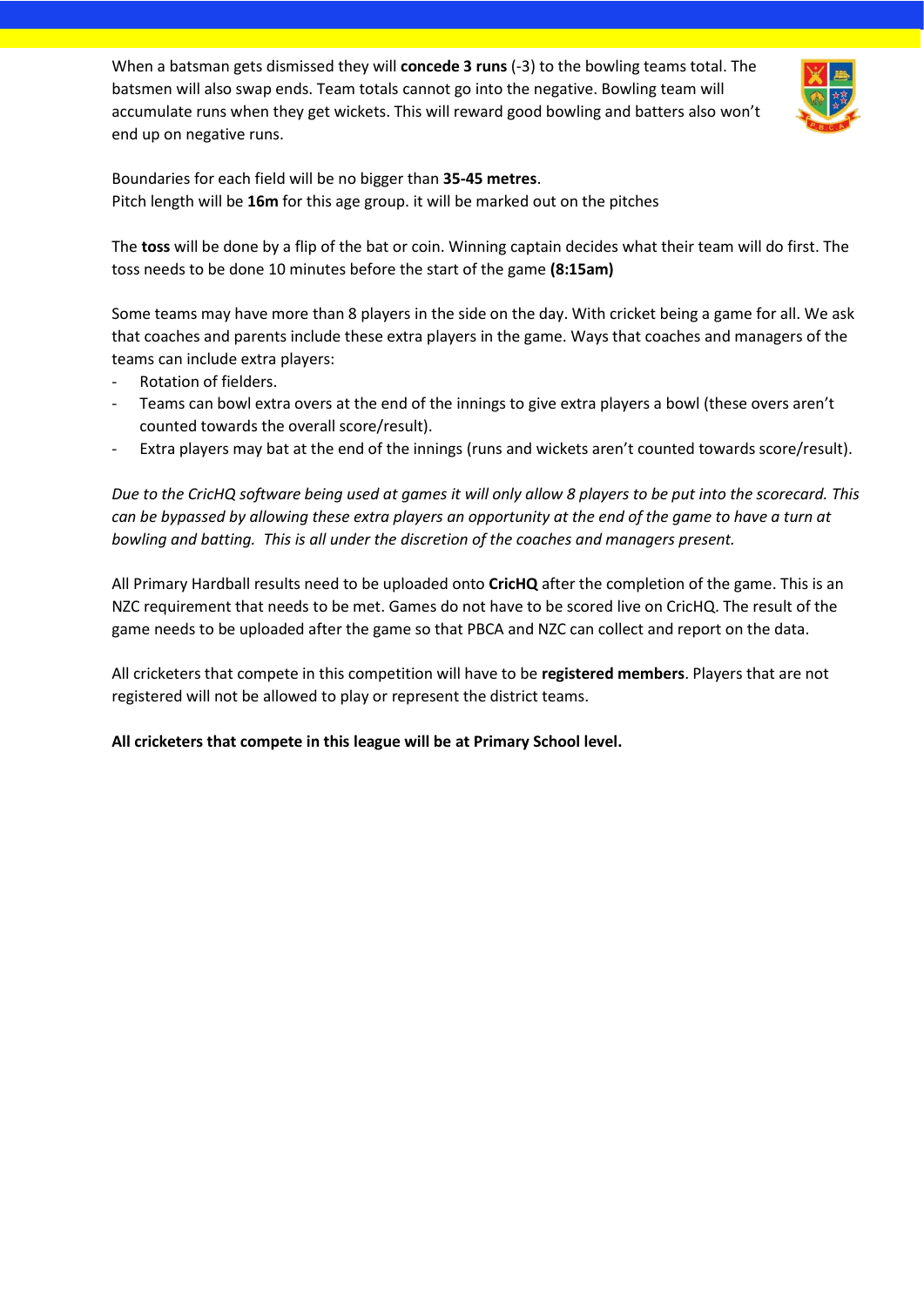

# ADVANCED<br>FOUNDATION<br>COACH

<span id="page-6-0"></span>

| <b>PLAYER LEVEL</b>                                                                                                                                                                                                             | <b>ONLINE COACHING</b><br><b>MODULES</b>                                                                                                                                                                                                          | <b>ONLINE</b><br><b>VULNERABLE</b><br><b>PERSONS</b> | <b>PRACTICAL</b>                                                                                                                    |
|---------------------------------------------------------------------------------------------------------------------------------------------------------------------------------------------------------------------------------|---------------------------------------------------------------------------------------------------------------------------------------------------------------------------------------------------------------------------------------------------|------------------------------------------------------|-------------------------------------------------------------------------------------------------------------------------------------|
| Any junior format in which<br>a hardball is used.<br><b>Different Ages-Different Stages</b><br>Primary and Intermediate<br><b>Junior Formats.</b><br>Junior club teams<br><b>Junior Secondary School</b><br>teams (Year 9 & 10) | - The Coach<br>- The Team<br>- The Coaching Plan<br>- The Practice<br>- The Match<br>- Umpires, laws<br>and scoring<br>- Junior Formats:<br>Primary* (Optional<br>module $ \ast$ )<br>- Junior Formats:<br>Intermediate*<br>(Optional module - *) | - Introduction<br>- Identifying<br>- Policy          | - Run by Metropolitan<br><b>Club or District</b><br><b>Association</b><br>- Skills and drills<br>- Coaching Practice<br>(in course) |
|                                                                                                                                                                                                                                 | 90-120 minutes<br>duration                                                                                                                                                                                                                        | <b>Approximately</b><br>30 minutes                   | 180 minutes<br>duration                                                                                                             |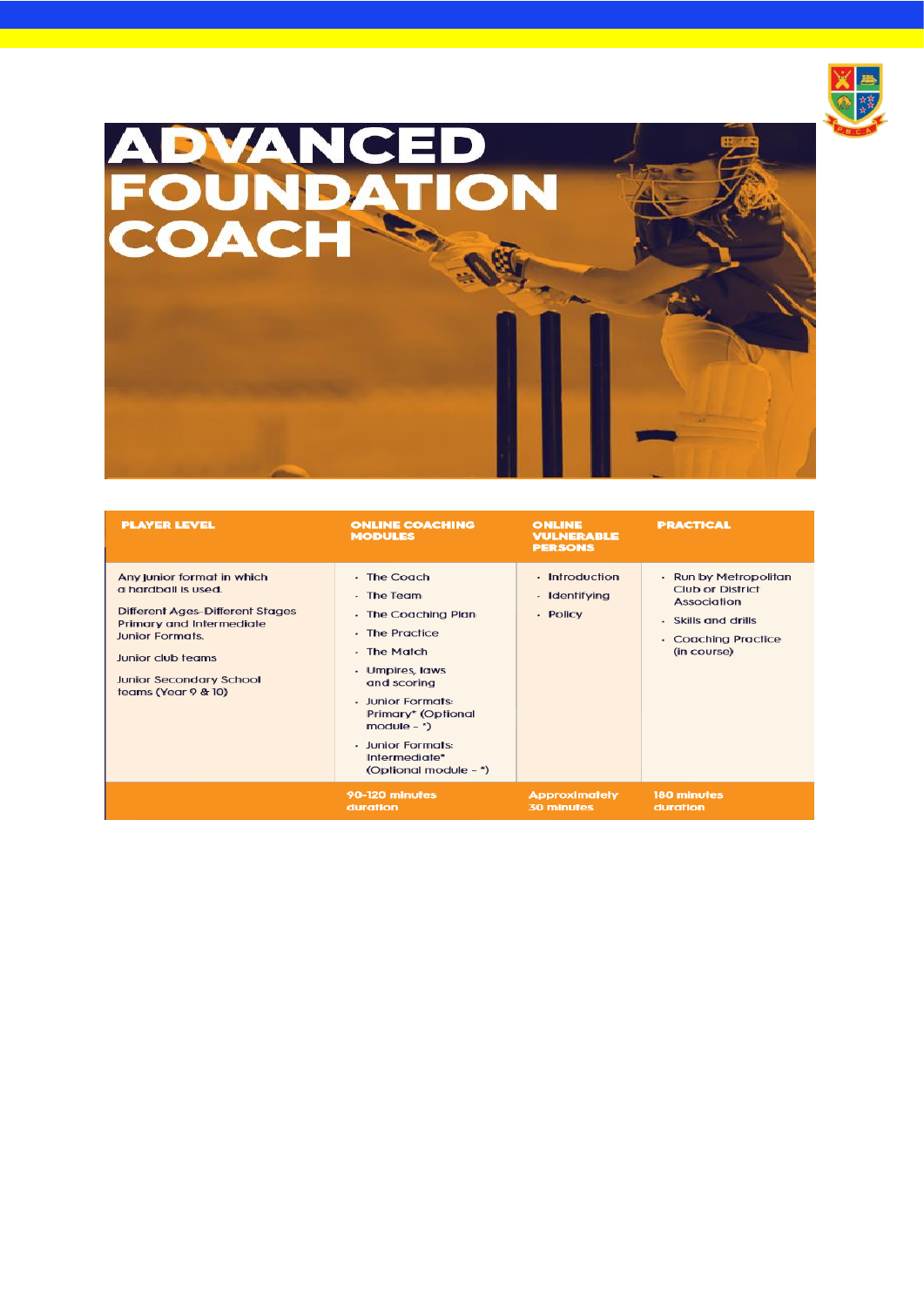#### NPL Girls League

#### <span id="page-7-0"></span>Structure

The structure for the NPL league will consist of **ALL girl teams.** 

These teams will play 8 a side cricket on a Friday afternoon. The competition is going to run for 6 weeks. Players will be assigned a team at the beginning of the season and will play for that team throughout the summer.

The school year of the girls that will be involved in playing this format will be from **Y5-9.** 

PBCA will run the **NPL Girls league** on a Friday night. The season runs from mid-October to early December and then starts up again late January and finishes early March. Games will be held at the **Harry Barker Reserve** and will start at **4pm** 

**Coaches** that take these teams throughout the season will need to be registered through the NZC friendly manager platform and had to have completed the vulnerable children's course. This is compulsory for all coaches.

The level of coaching required to coach this form of cricket will be **"foundation Coach".** This level can be attained through the friendly manager platform. Below is the breakdown of the foundation course.

The format of the game will be 12 overs each innings. Batsmen will bat in pairs. The game will take approximately 1 hour to complete.

#### <span id="page-7-1"></span>Rules

The NPL Girls cricket will consist of modified cricket rules and games that make it more enjoyable for girls to play. NZC has created the **"Ages and Stages"** program that specifically works with the age of the child playing cricket. these rules are implemented at these levels so that the game is more **enjoyable** for supporters and players. It is an NZC requirement that all District Associations abide by the ages and stages guidelines.

#### PBCA will enforce these rules throughout the season.

PBCA superstar cricket league will have **8 players** per a team. Teams will play a 24 over game **(12 overs a side)**. Batters will bat in pairs for 3 overs per a pair. Once the 4 pairs of batters have batted they will swap over and bowl.

When a batsman gets dismissed they will **concede 3 runs (-3)** to the bowling teams total. The batsmen will also swap ends. Team totals cannot go into the negative. Bowling team will accumulate runs when they get wickets. This will reward good bowling and batters also won't end up on negative runs.

Boundaries for each field will be no bigger than **40 metres.**

The toss will be done by a **flip of the bat or coin**. Winning captain decides.











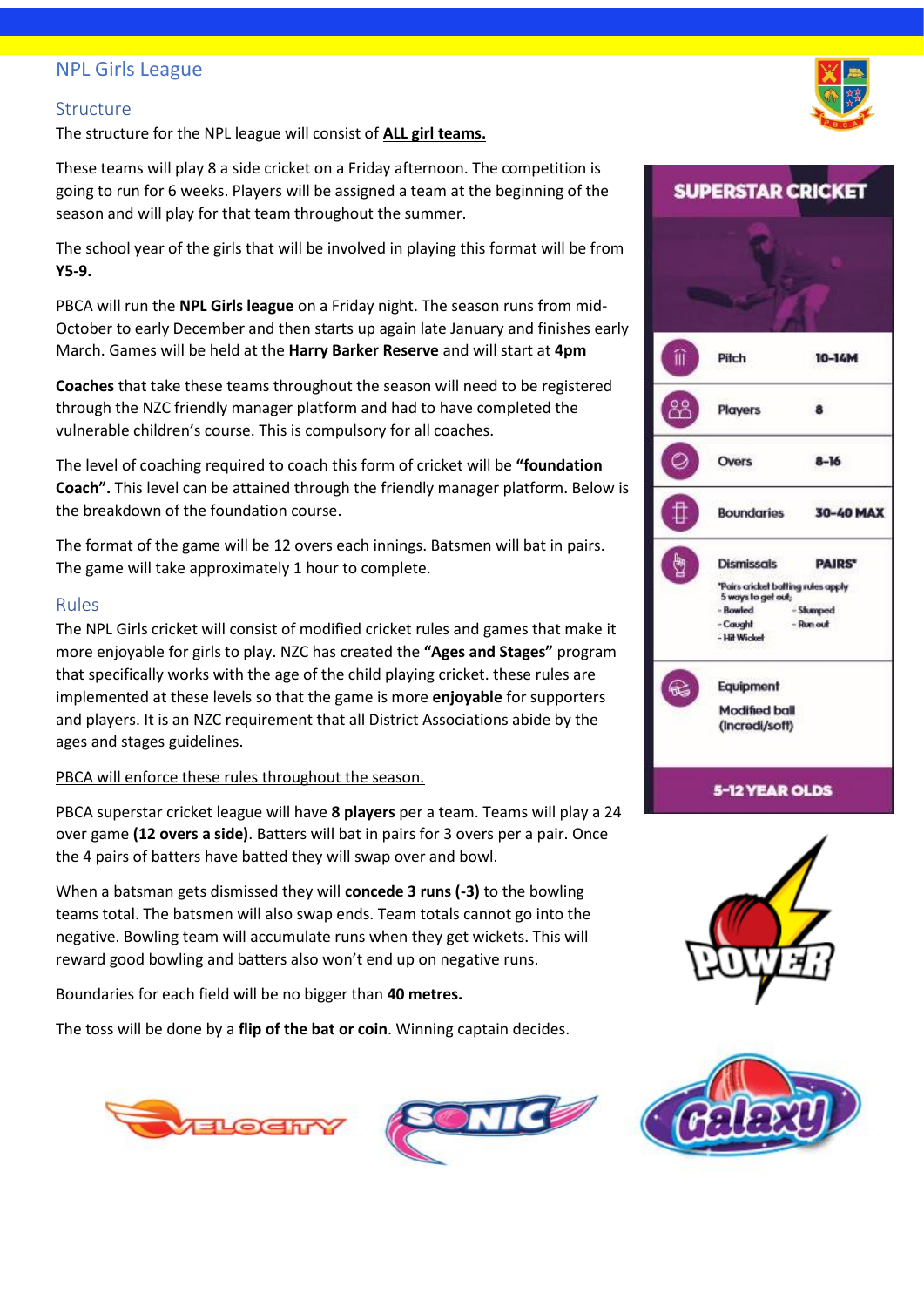# <span id="page-8-0"></span>Junior Colts league



#### <span id="page-8-1"></span>**Structure**

The Junior Colts league is a competition that is in its second year. It is focussed at the **intermediate** level of **Y7-8**. This will be dependent on ability of players and this will be assessed by PBCA staff. If high school players are showing that they are too good for this level they will be moved up to Hope Cup Cricket.

The league will have **two competitions** running on a weekly basis. The **T15** games will be held on a **Wednesday** afternoon at Nelson Park or Harry Barker. Games will start at **4:30pm** and will be done by 6:30pm. The **30 Over** competition will be held on a **Saturday** morning at **8:30am**, held at Nelson Park.

The structure of the team will be based on a **drafting process**. PBCA will collect the registered players into a pool. They will then split the players up evenly so that equal and fair teams are created. This will enhance the cricket and make the games more competitive.



Coaches/managers that take these teams throughout the season will need to be registered through the NZC friendly manager platform and had to have completed the vulnerable children's course. This is **compulsory** for all coaches.

The level of coaching required to coach this form of cricket will be **"Advanced Foundation Coach"**. This level can be attained through the friendly manager platform. Below is the breakdown of the foundation course. (*See framework below)*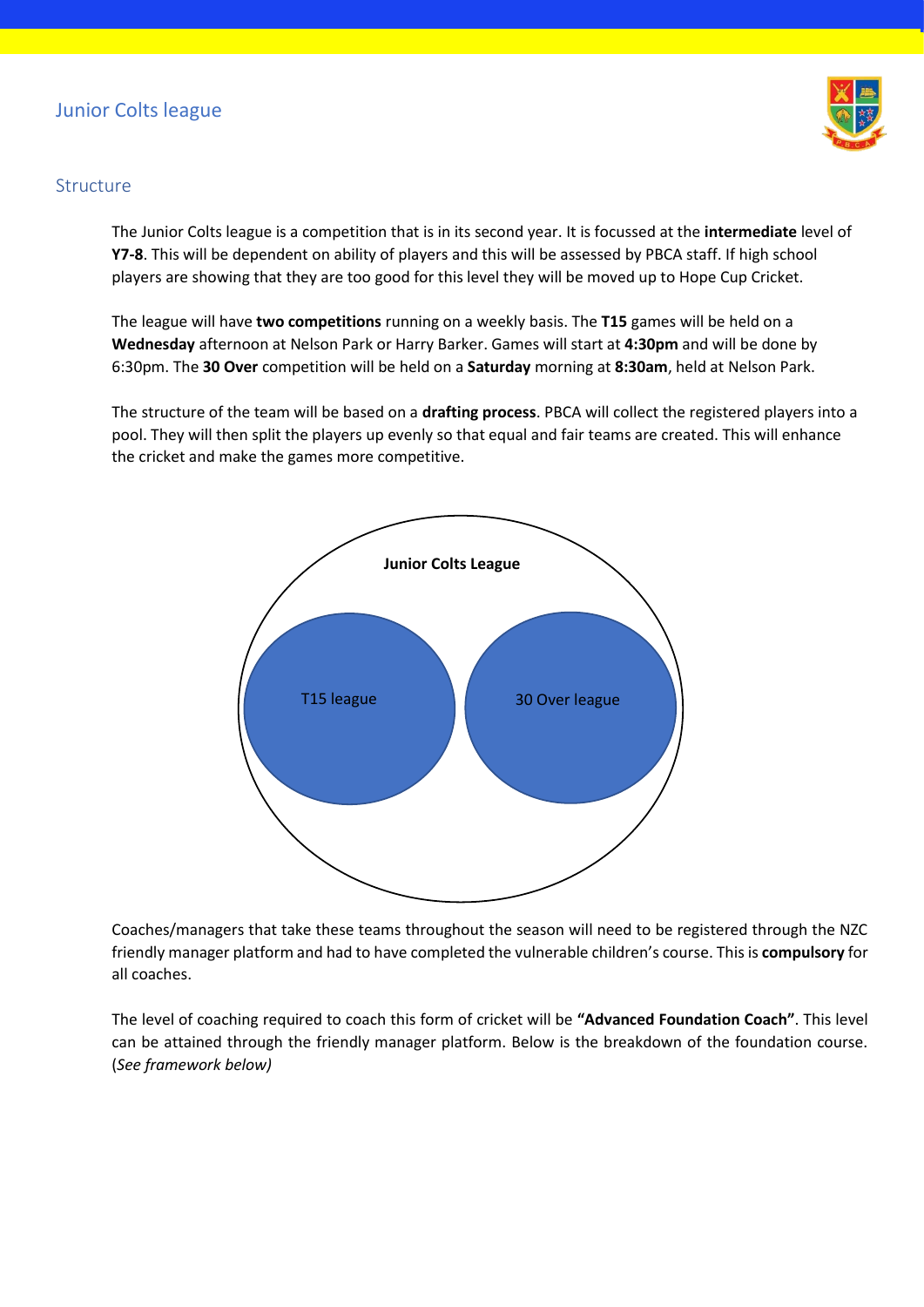#### Rules



#### PBCA will enforce these rules throughout the season.

PBCA Junior Colts competition will have **9 players per a team**. Players will play for their franchise team that they get drafted into by PBCA.

A compulsory retirement of 30 balls or 50 Runs (whichever comes first) will be enforced in the 30 Over Competition. And 18 balls or 50 runs at the 15 over competition (whichever comes first).

Compulsory number of balls faced will be 6 balls (**Grace period**). In this "grace period" batters can't get out. If the batters do get out in their 6 balls it will count as **5 runs** towards the bowling teams batting score. Batsmen will swap side after dismissal. (*CricHQ scoring system will* keep *track of this).*  Once the 6 balls are complete the batter will continue as normal. (Normal dismissal rules will apply)

**Please note:** *If a batter gets out in his first 6 balls and then goes on to retire (retiring rule above), he may not come back into bat after the rest of the team is out.* 

No Balls and Wides count as 1 run for **Both** Competitions.

142g Balls will be used for both competitions.

Helmets are compulsory for all batters and wicket keepers throughout the game.

It is the Umpires discretion whether changing ends is necessary, provided this is consistent during both innings.

Boundaries for each field will be no bigger than **40 metres**.

Pitch length will be **18m** for this age group. it will be marked out on the pitches.

The toss for the game will be done 15min before the start of play. T15 comp (4:15pm) and Saturday morning 30 over comp (8:15am)

*For more detailed rules, please navigate to the Junior Colts website home page on the [www.pbcricket.co.nz/competition-rules-policies.](http://www.pbcricket.co.nz/competition-rules-policies)* 

All results for these games will need to be uploaded onto **CricHQ** after the completion of a game. This is an NZC requirement that needs to be met. Games do not have to be scored live on CricHQ. The result of the game needs to be uploaded after the game so that PBCA and NZC can collect and report on the data.

All cricketers that compete in this competition will have to be **registered members**. Players that are not registered will not be allowed to play or represent the district teams.

#### **AGES & STAGES GUIDELINES**



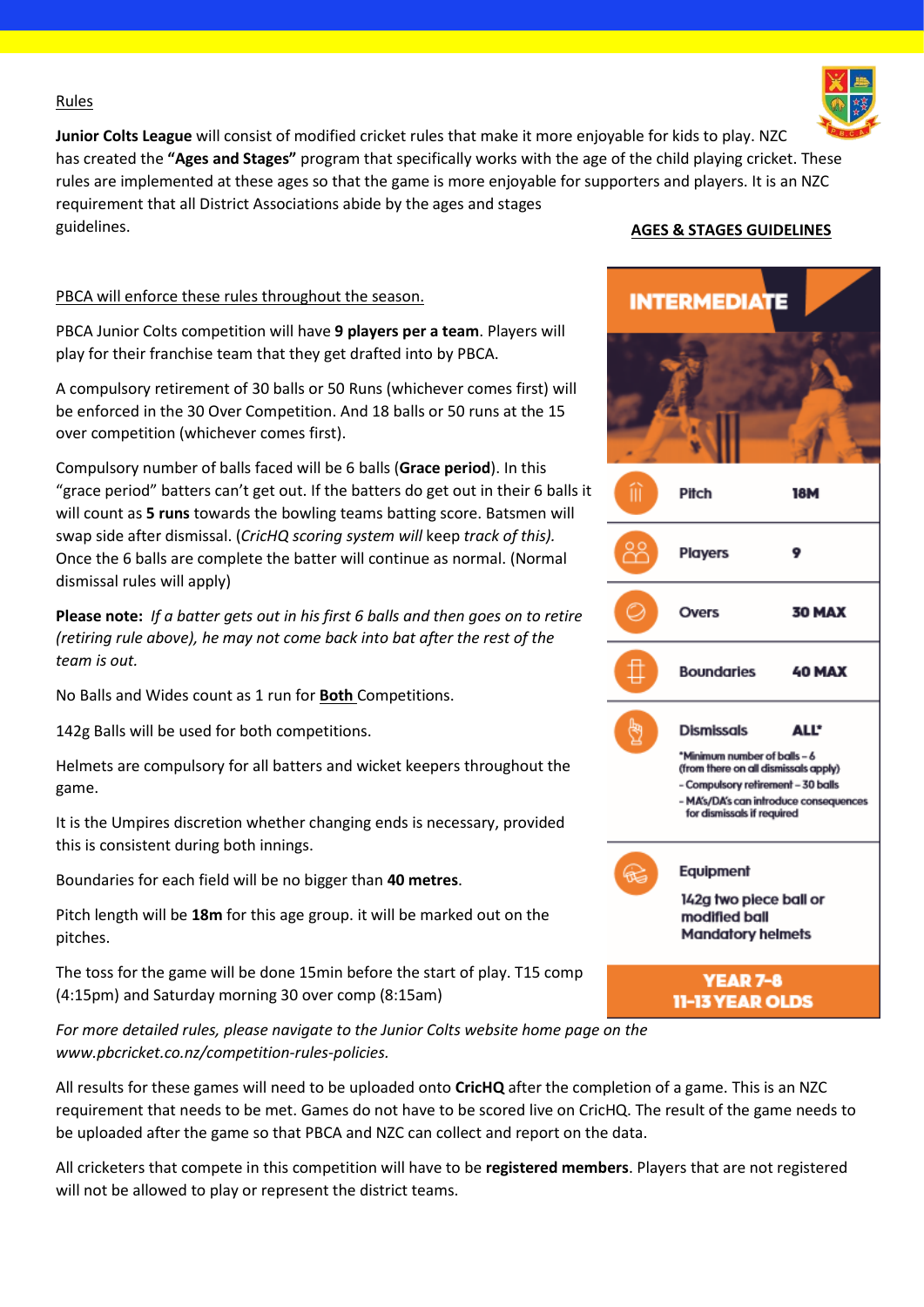

| <b>ADVANCED<br/>FOUNDATION<br/>COACH</b>                                                                                                                                                                                        |                                                                                                                                                                                                                                                |                                               |                                                                                                                              |
|---------------------------------------------------------------------------------------------------------------------------------------------------------------------------------------------------------------------------------|------------------------------------------------------------------------------------------------------------------------------------------------------------------------------------------------------------------------------------------------|-----------------------------------------------|------------------------------------------------------------------------------------------------------------------------------|
| <b>PLAYER LEVEL</b>                                                                                                                                                                                                             | <b>ONLINE COACHING</b><br><b>MODULES</b>                                                                                                                                                                                                       | ONLINE<br><b>VULNERABLE</b><br><b>PERSONS</b> | <b>PRACTICAL</b>                                                                                                             |
| Any junior format in which<br>a hardball is used.<br><b>Different Ages-Different Stages</b><br>Primary and Intermediate<br><b>Junior Formats.</b><br>Junior club teams<br><b>Junior Secondary School</b><br>teams (Year 9 & 10) | - The Coach<br>- The Team<br>- The Coaching Plan<br>- The Practice<br>- The Match<br>- Umpires, laws<br>and scoring<br>- Junior Formats:<br>Primary* (Optional<br>$module -^*)$<br>· Junior Formats:<br>Intermediate*<br>(Optional module - *) | - Introduction<br>- Identifying<br>- Policy   | - Run by Metropolitan<br><b>Club or District</b><br>Association<br>- Skills and drills<br>- Coaching Practice<br>(in course) |
|                                                                                                                                                                                                                                 | 90-120 minutes<br>duration                                                                                                                                                                                                                     | <b>Approximately</b><br><b>30 minutes</b>     | 180 minutes<br>duration                                                                                                      |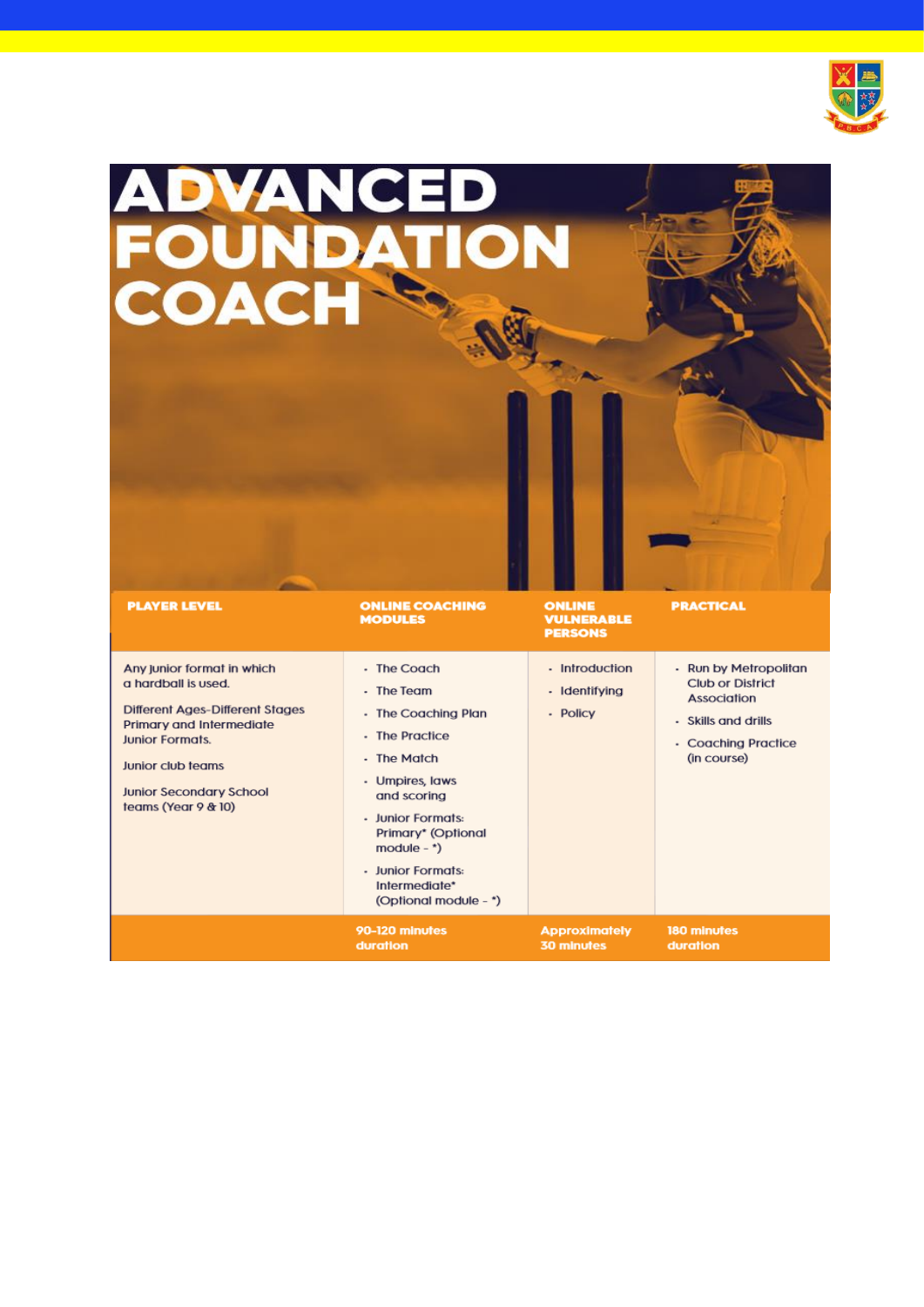# <span id="page-11-0"></span>Riverbend Tournaments



#### <span id="page-11-1"></span>Structure

The Riverbend competitions are independently organized competitions and have been in existence since 1979. These competitions are organized and run by Hawkes Bay Cricket Association, and are split according to different age categories; **Y4-5**, **Y6**, **Y7, Y8** and **Y9-10**.

These teams will be comprised of any players who have shown interest and are able to pay the competition fees. Should there be more players per age group than space for one team – additional teams can be sent. The focus of these competitions from a PBCA stand point is all about inclusion and participation.

Each team will have a coach and manager who will run the teams in the build-up and during to the competitions. The coach and manager will come from the parents of the players in the age group and will be appointed at the beginning of the season.

Coaches/managers that take these teams throughout the season will need to be registered through the NZC friendly manager platform and had to have completed the vulnerable children's course. This is **compulsory** for all coaches.

#### <span id="page-11-2"></span>Rules

All of the playing conditions will be determined and upheld by Hawkes Bay Cricket Association as they are independent competitions.

# <span id="page-11-3"></span>Support from PBCA

PBCA will provide the following support to coaches and managers running individual Riverbend teams:

- PBCA will provide the playing shirts to be worn at the competitions, which are to be returned promptly after the competition has finished.
- A kit bag containing all equipment needed to run training sessions leading up to the competitions, as well as for warm ups during the competitions will be provided to the coach and manager. The kit bag will fall under the responsibility of the coach and manager and be returned to PBCA promptly after the competition.
- PBCA will also provide a list of players from their database, who fall under the appropriate age groups, to approach concerning signing up.
- PBCA will make the **payment on behalf** of the team and submit player details, as provided by team manager/coach, to Hawkes Bay Cricket Association. The **all fees** involved in the competition are to be payed to PBCA by the player's guardians before the team leaves for the competition.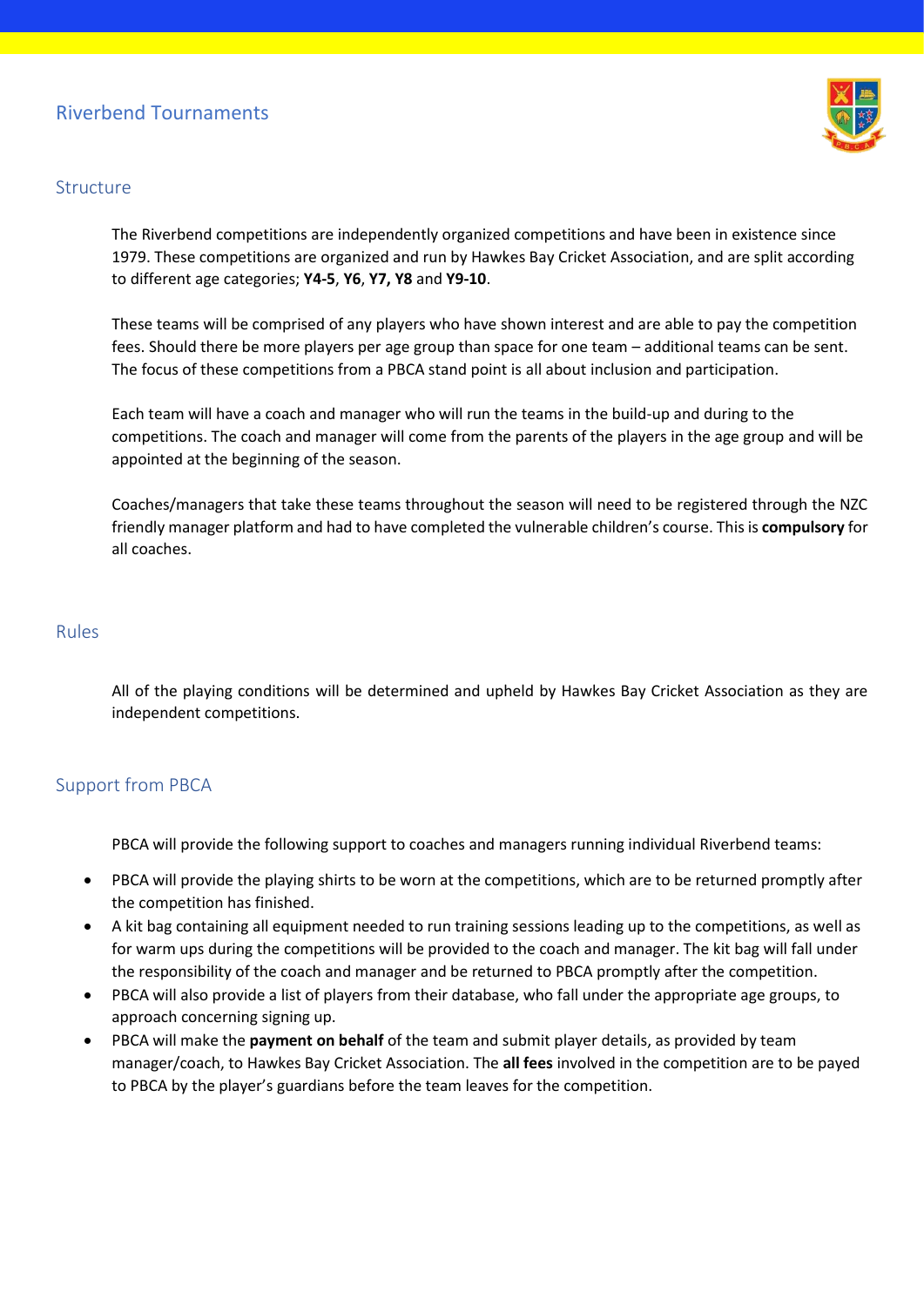

**September 2019**



#### **OVERVIEW OF GUIDELINES**

# <span id="page-12-0"></span>Welfare of children & vulnerable adults guidelines

#### *A Game for All – Creating a safe and fun environment for cricket*

Safeguarding in cricket is based upon the concept of providing an enjoyable cricket environment tailored to the needs and requirements of Children and Vulnerable Adults.

Adults interacting with Children and Vulnerable Adults in sport are in a position of trust and influence. They should ensure that everyone is treated with integrity and respect and that the self-esteem of the person is enhanced. Everyone involved in delivering cricket, especially to Children and Vulnerable Adults, has a role to play in creating the best possible environment for them.

A policy decision has been taken at New Zealand Cricket (**NZC**) to work to the highest standard of guidance and, as such, NZC has adopted a Welfare of Children and Vulnerable Adults Policy (**Policy**). The Policy sets out NZC's commitment to providing a safe, positive and fun environment for Children and Vulnerable Adults who play cricket.

NZC has created the Policy as a "best practice" example and it recommends that all those involved in cricket adopt and comply with this Policy. The references to "NZC" within the Policy may be read as references to the relevant Major Association or District Association (together the **Associations**) or Club. In particular, the Associations and Clubs ought to be complying with the same vetting process and procedures for reporting and/or receiving a complaint as those set out in the Policy.

In addition, NZC has created these Welfare of Children and Vulnerable Adults Guidelines (**Guidelines**) for the Associations and Clubs.

The definitions contained in the "Glossary of Terms" within the Policy apply to these Guidelines also.

All Associations (plus Clubs which have Staff Members) are encouraged to have a 'designated person' regarding child safety. Furthermore, all Staff Members and Volunteers in these organisations who have Regular or Overnight Contact with Children/Vulnerable Adults ought to be Police Vetted in accordance with the Policy.

Persons employed or engaged, whether paid or voluntary, ought to:

- Be a safe person to work with Children and Vulnerable Adults
- Actively contribute to a culture of Child Protection
- Support, and adhere to, the Policy and Guidelines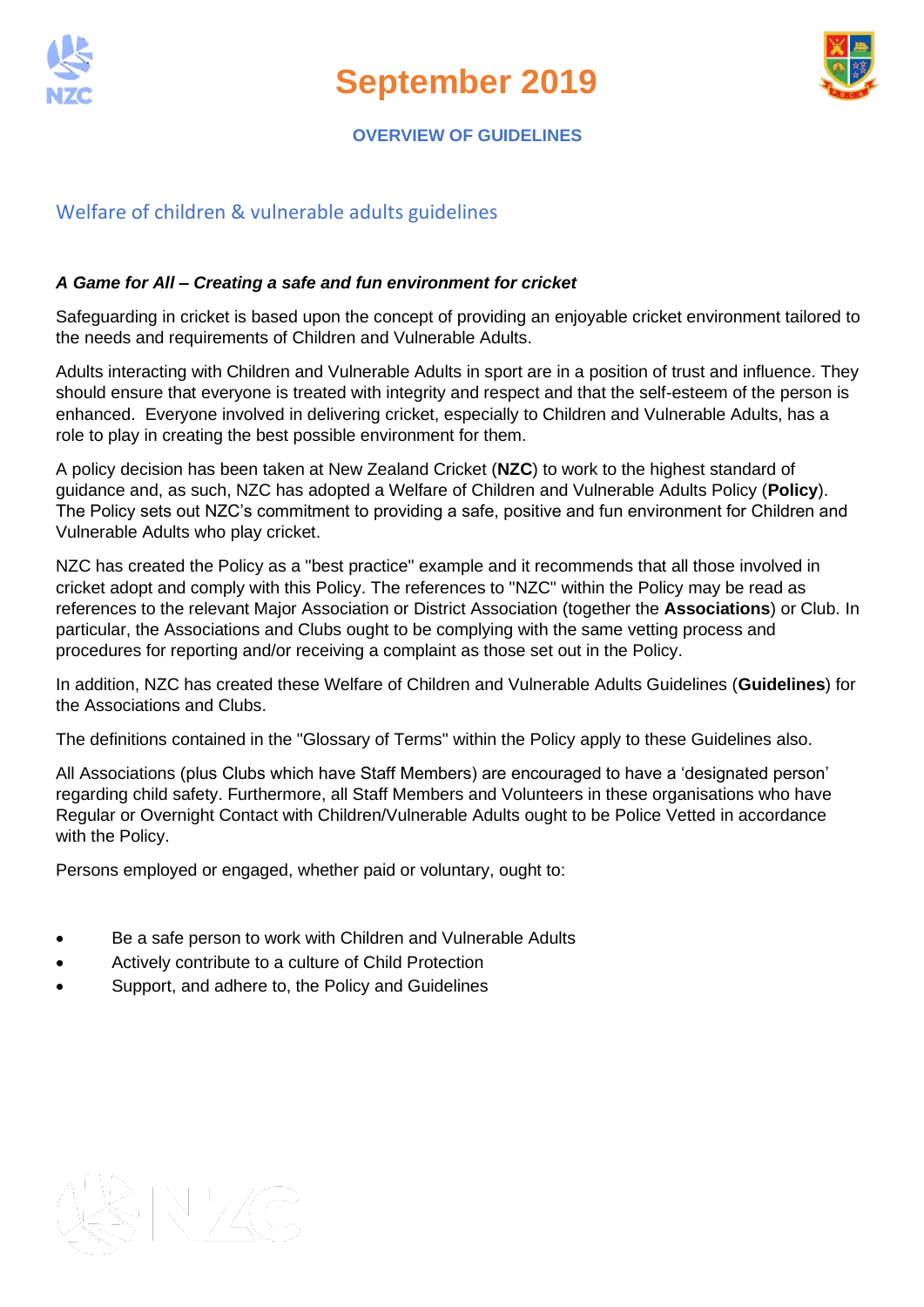



#### **KEEPING CRICKET SAFE AND FUN**

#### **New Zealand Cricket's Anti-Bullying Statement**

NZC believes that every person in cricket, in every role and no matter what age, has the right to participate in an environment that is fun, safe and healthy, and to be treated with respect, dignity and fairness.

Bullying denies participants these rights and can result in feelings of disgrace, embarrassment, shame or intimidation. Bullying can also affect an individual's athletic performance, level of enjoyment, work or school life, academic achievement and physical and mental health.

Bullying can occur both on and off the cricket pitch and can involve players, parents, coaches, spectators or umpires.

NZC does not accept bullying within the sport and sees it as everyone's responsibility to implement and support anti-bullying within cricket

NZC has developed the following Codes of Conduct for parents/caregivers, players and coaches to help make cricket a safe and healthy environment.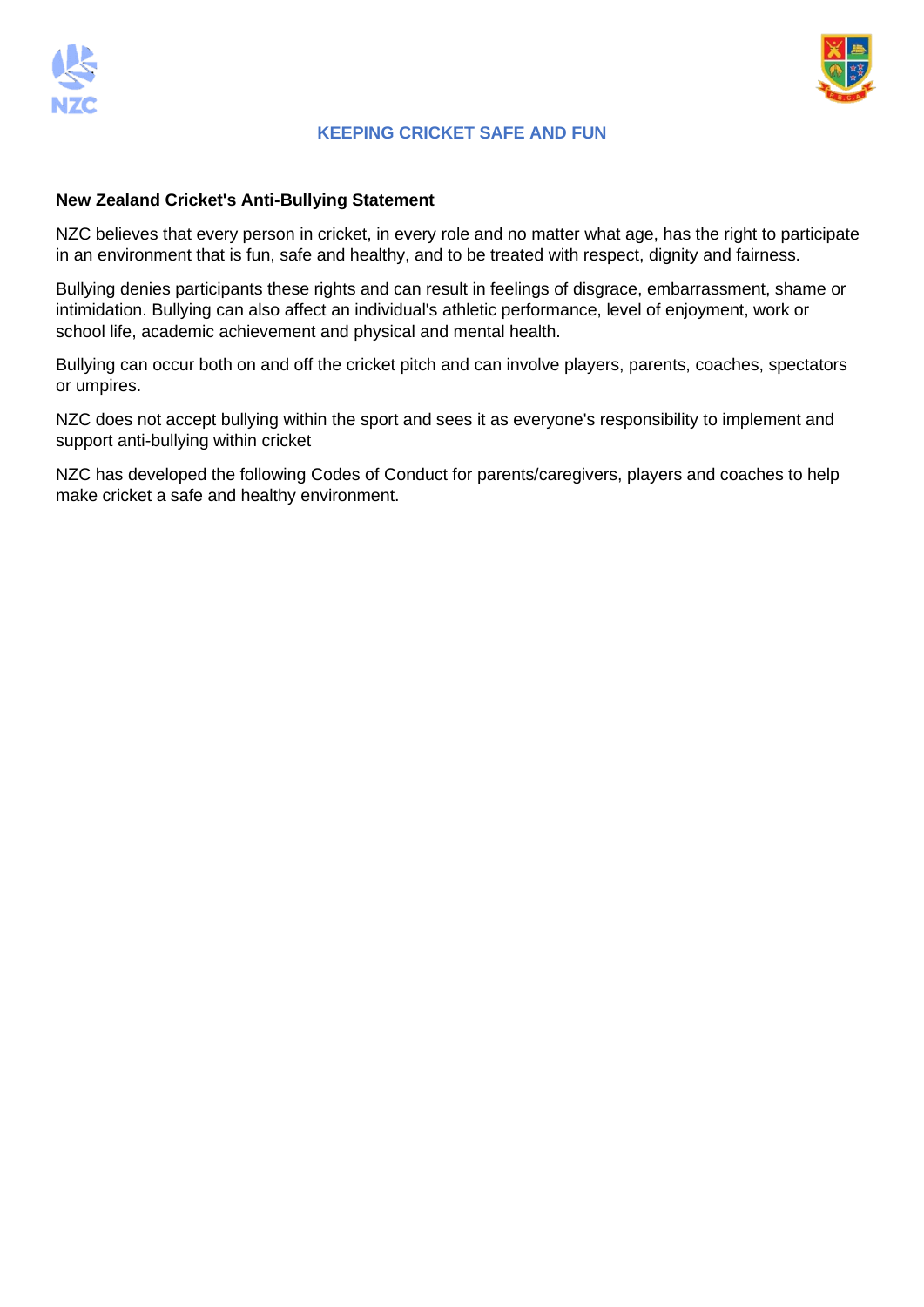



#### **REMEMBER A CHILD PARTICIPATES IN CRICKET FOR THEIR ENJOYMENT, NOT YOURS.**

Focus on the child's and the team's efforts over winning and losing

#### **MAINTAIN HIGH STANDARDS OF INTEGRITY**

- Encourage children to play within the spirit of cricket
- Be a good sport, understand that actions speak louder than words
- Be impartial, consistent and objective when it comes to your child's cricket

#### **BE A POSITIVE ROLE MODEL FOR YOUR CHILD**

- Remember children learn the best by example so applaud good performance of both your child, their team and their opponents
- Encourage mutual respect of your child's teams' mates and opponents
- Encourage your child to play within the rules and to respect officials and coaches

#### **ALWAYS RECOGNISE AND RESPECT THE VALUE AND IMPORTANCE OF VOLUNTEERS**

- Refrain from any personal abuse towards officials and volunteers
- Remember they are people who give up their time to make the game happen for your child
- If appropriate offer a helping hand

#### **RESPECT THE RIGHTS, DIGNITY AND WORTH OF EVERY PERSON REGARDLESSS OF THEIR GENDER, ABILITY, ETHNICITY OR RELIGION**

Every child deserves the right to have fun and enjoy cricket in an inclusive, safe and supportive environment.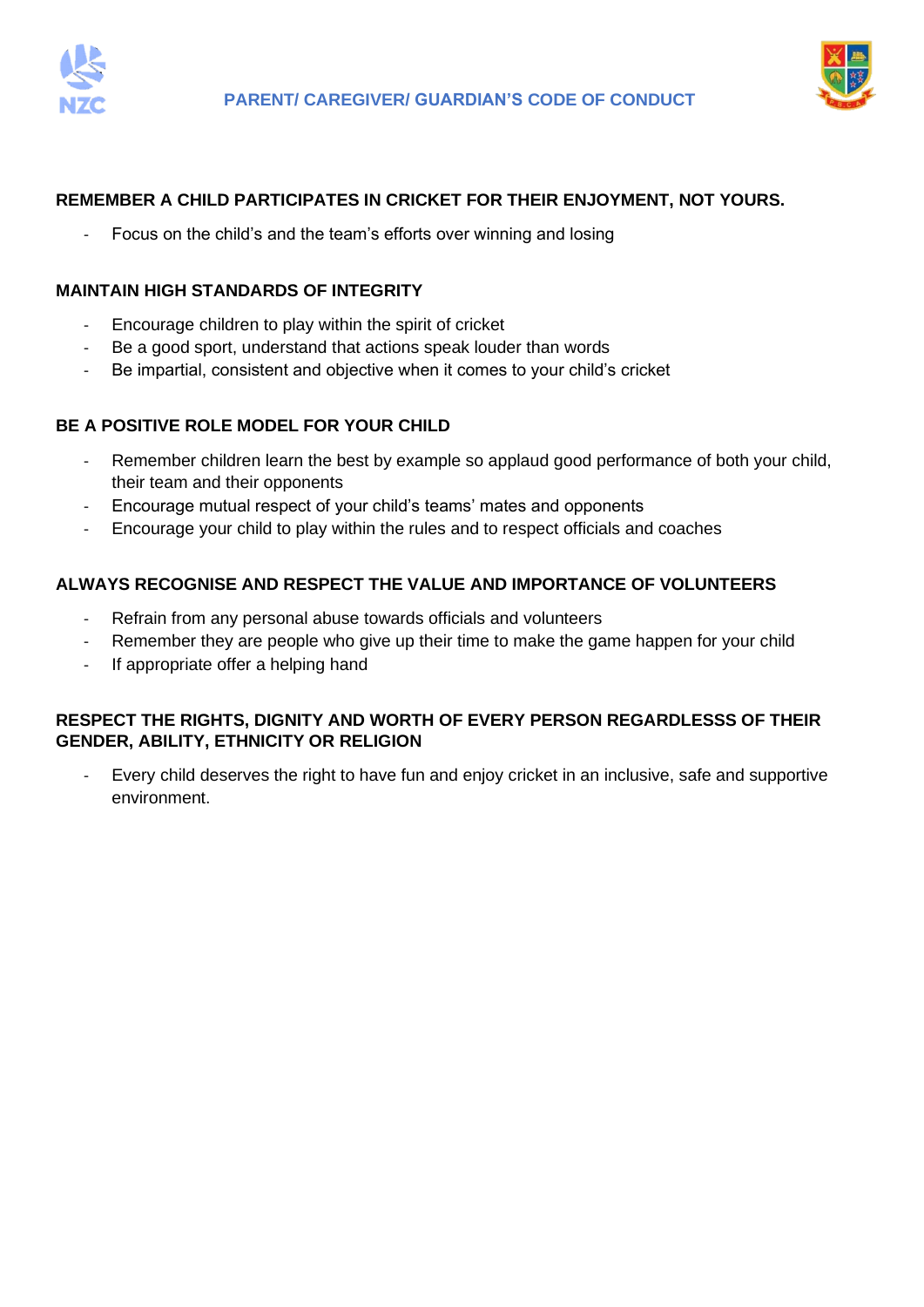



#### **PLAY FOR YOUR OWN ENJOYMENT**

- Work equally hard for yourself and your team mates.

#### **TREAT EVERYONE LIKE YOU WOULD LIKE TO BE TREATED**

- Respect the rights, dignity and worth of every individual person as a human being

#### **BE A POSITIVE ROLE MODEL FOR CRICKET AND ACT IN A WAY THAT PRJOECTS A POSITIVE IMAGE OF YOU AND YOUR TEAM**

- Applaud all good performances whether it's by your team or the opposition

#### **MAINTAIN HIGH STANDARDS**

- Never argue with an umpire
- Verbal abuse of officials or sledging of players is not within the spirit of the game

#### **ALWAYS RECOGNISE THE VALUE AND IMPORTANCE OF VOLUNTEERS**

- Thank your umpires, coaches and the scorers.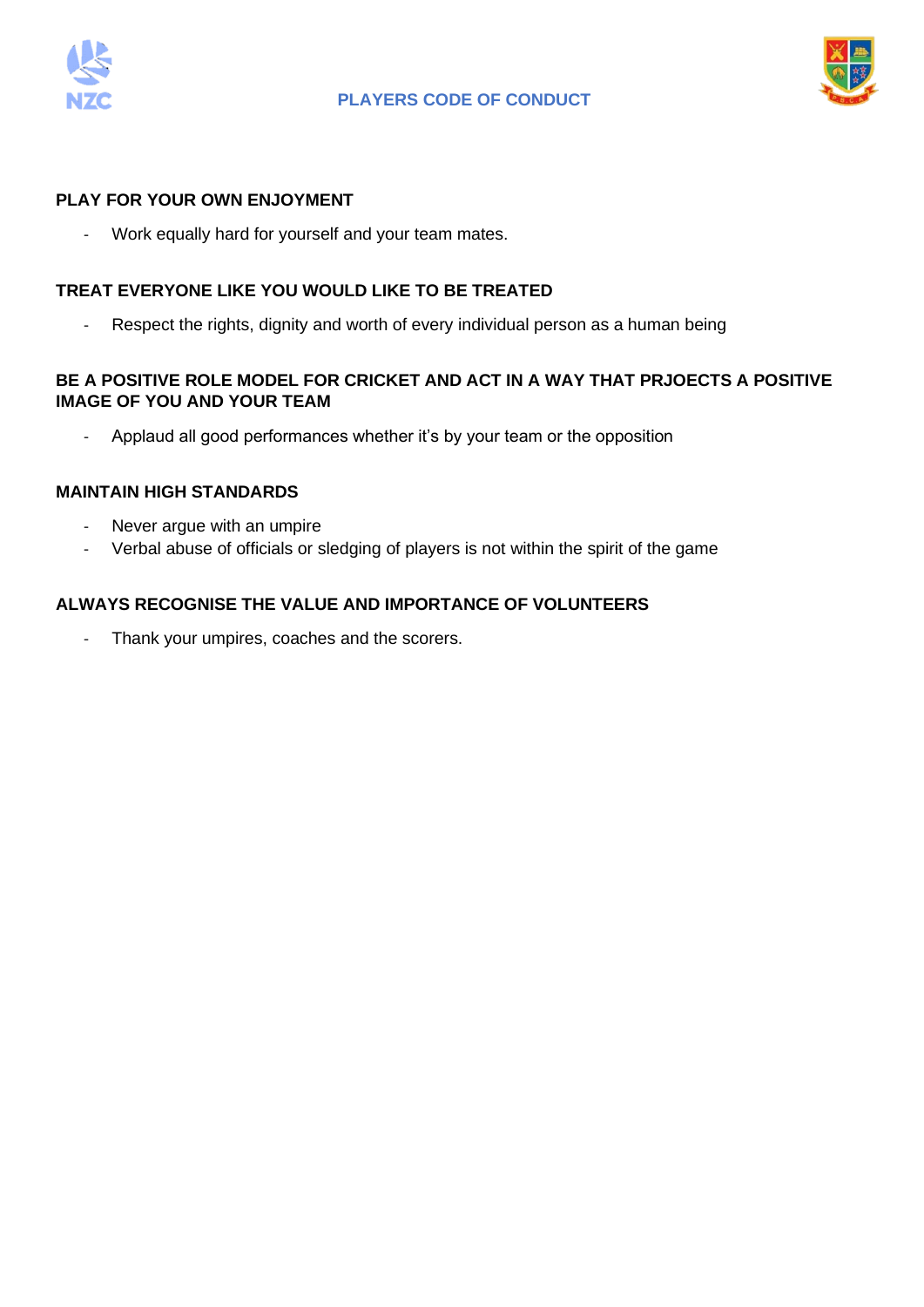



#### **TREAT EVERYONE EQUALLY REGARDLESS OF GENDER, ABILITY, ETHNICITY OR RELIGION.**

Respect the talent, development stage and goals of each player in order to reach their full potential.

#### **BE A POSITIVE ROLE MODEL FOR CRICKET AND PLAYERS AND ACT IN A WAY THAT PROJECTS A POSTIVE IMAGE OF COACHING**

- Ensure the player's time spent with you is a positive experience.
- Be fair, considerate and honest with players.

#### **MAKEACOMMITMENTTOPROVIDING AQUALITYSERVICE TO YOUR PLAYERS**

- Provide players with planned and structured training programmes appropriate to their needs and goals.
- Understand that the development of players at any level is a long-term process and this should not be sacrificed for short term gains.

#### **MAINTAIN HIGH STANDARDS OF INTEGRITY**

- Operate within the laws of cricket and in the spirit of cricket, while encouraging your players to do the same.
- Refrain from criticism of other coaches, officials or players

#### **REMEMBER YOUR PROFESSIONAL RESPONSIBILITIES AS A COACH**

\*Further information on New Zealand Cricket Coaches Code of Conduct is available on the NZC website.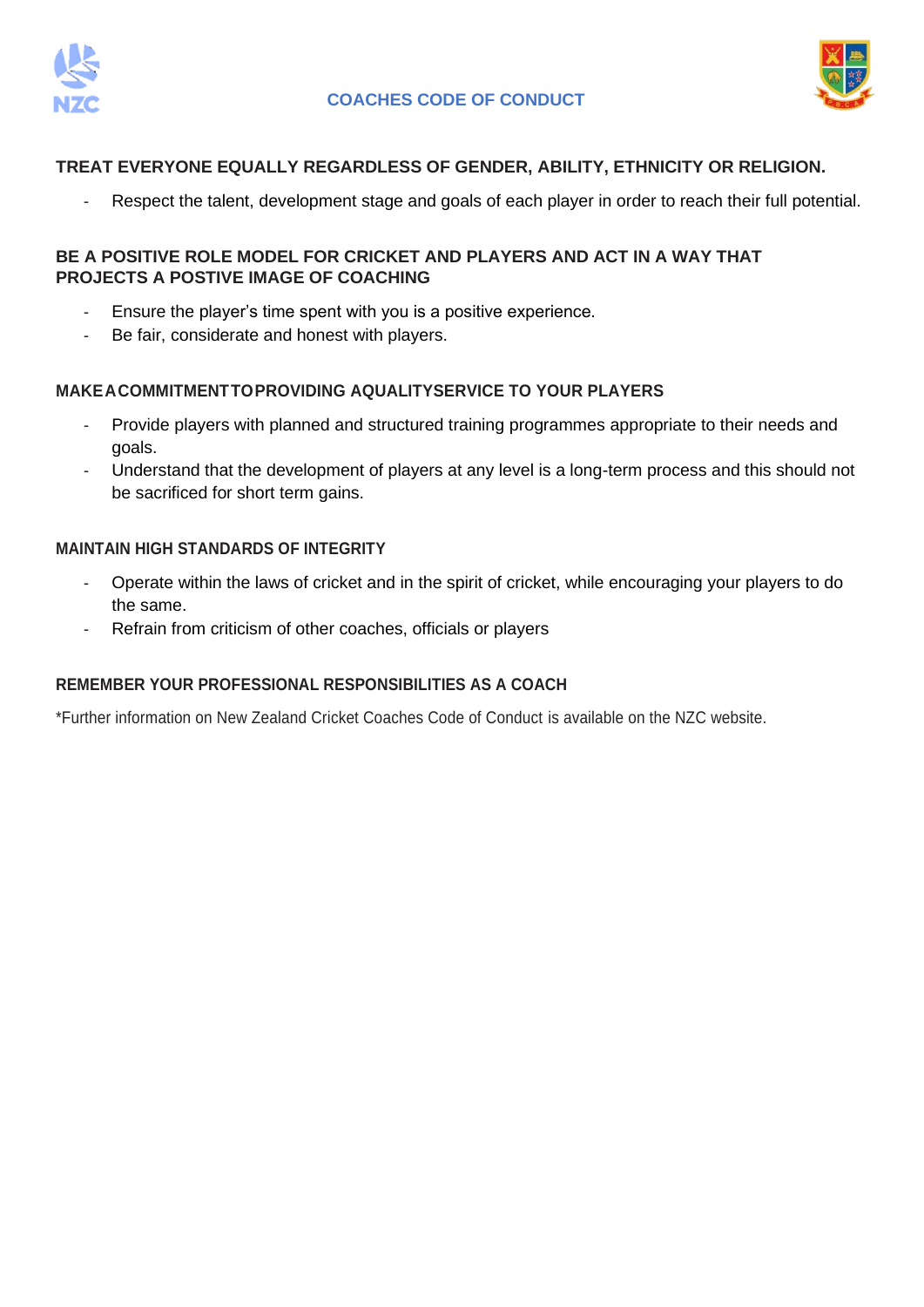



# <span id="page-17-0"></span>**RESPECT THE RIGHTS, DIGNITY AND WORTH OF EVERY INDIVIDUAL PLAYER AS A HUMAN BEING**

- Treat everyone equally regardless of sex, disability, ethnic origin or religion.
- Respect the talent, development stage and goals of each athlete in order to reach their full potential**.**

# **MAINTAIN HIGH STANDARDS OF INTEGRITY**

- Operate within the laws of cricket and tournament playing conditions and in the spirit of cricket, while encouraging your players to do the same.
- Advocate a sporting environment free of drugs and other performance-enhancing substances within the guidelines of the New Zealand Sports Drug Agency and the World Anti-Doping Code.
- Do not disclose any confidential information relating to players without their written prior consent.

#### **BE A POSITIVE ROLE MODEL FOR CRICKET AND PLAYERS AND ACT IN A WAY THAT PROJECTS A POSITIVE IMAGE OF COACHING**

- All players are deserving of equal attention and opportunities.
- Ensure the player's time spent with you is a positive experience.
- Be fair, considerate and honest with players.
- Encourage and promote a healthy lifestyle
- Refrain from smoking and drinking alcohol around players.

# **PROFESSIONAL RESPONSIBILITIES**

- Display high standards in your language, manner, punctuality, preparation and presentation.
- Display control, courtesy, respect, honesty, dignity and professionalism to all involved with the tournament. This includes opponents, coaches, officials, administrators, the media, parents and spectators.
- Encourage your players to demonstrate the same qualities.
- Be professional and accept responsibility for your actions.
- You should not only refrain from initiating a sexual relationship with a player, but should also discourage any attempt by a player to initiate a sexual relationship with you, explaining the ethical basis of your refusal.
- Accurately represent personal coaching qualifications, experience, competence and affiliations.
- Refrain from criticism of other coaches and players.

# **MAKE A COMMITMENT TO PROVIDING A QUALITY SERVICE TO YOUR PLAYERS**

- Seek continual improvement through ongoing coach education, and other personal and professional development opportunities.
- Provide players with planned and structured training programmes appropriate to their needs and goals.
- Understand that the development of players at any level is a long-term process and this should not be sacrificed for short term gains.
- Seek advice and assistance from professionals when additional expertise is required.
- Maintain appropriate records.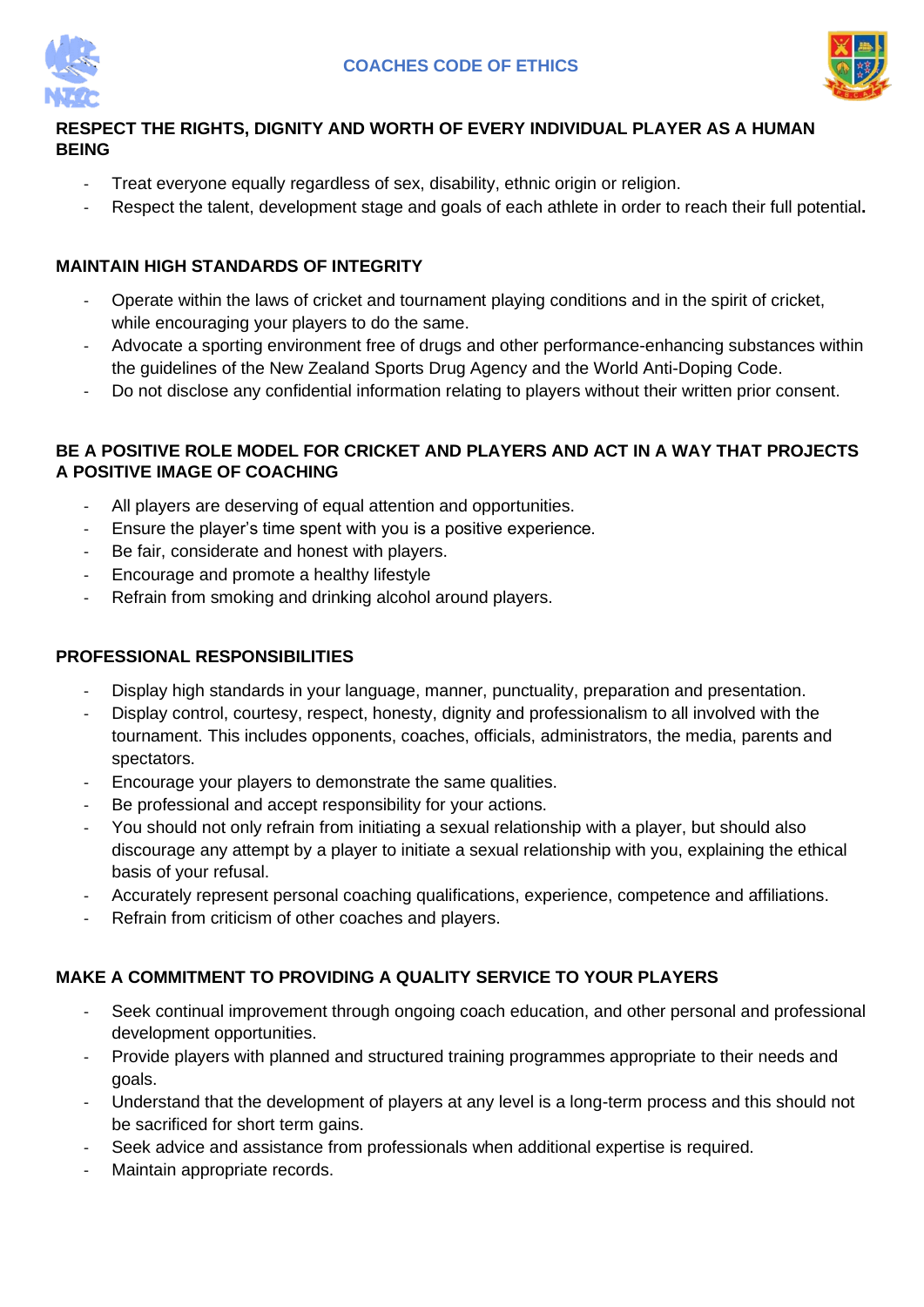



- Adopt appropriate risk management strategies to ensure that the training and/or competition environment is safe.
- Ensure equipment and facilities meet safety standards.
- Ensure equipment, rules, training and the environment are appropriate for the age, physical and emotional maturity, experience and ability of the players.
- Show concern and caution toward sick and injured players.
- Allow further participation in training and competition only when appropriate.
- Encourage players to seek medical advice when required.
- Provide a modified training programme where appropriate.
- Maintain the same interest and support toward sick and injured players as you would to healthy players.

# **PROTECT YOUR PLAYERS FROM ANY FORM OF PERSONAL ABUSE**

- Refrain from any form of verbal, physical or emotional abuse towards your players.
- Refrain from any form of sexual or racial harassment, whether verbal or physical.
- Do not harass, abuse or discriminate against players on the basis of their sex, sexual orientation, religious or ethical beliefs, race, colour, ethnic origins, employment status, playing ability, disability or distinguishing characteristics.
- any physical contact with players should be appropriate to the situation and necessary for the player's skill development.
- Be alert to any forms of abuse directed towards players from other sources while in your care.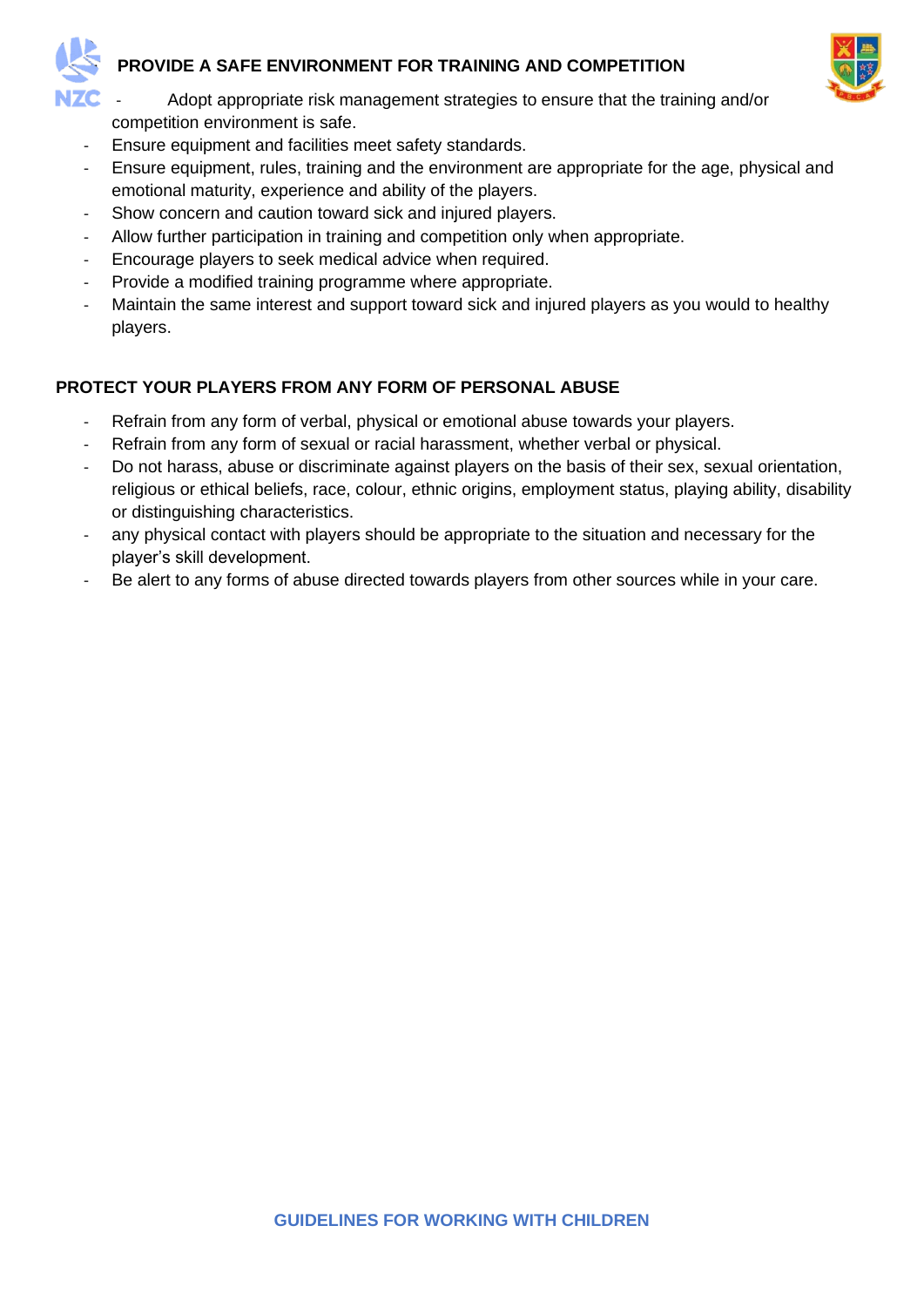As an adult, it is your responsibility to establish and maintain clear professional boundaries with children and young people in sport. The following protocols provide guidance to those working with children by outlining good practice and establishing boundaries in a range of situations.

- All activities should be appropriate for the age and development of children
- Create a safe and open environment for children and vulnerable adults that also reduces the risk to staff and volunteers
- Always act, and be seen to act, in the child's best interests
- Avoid situations that would lead to questions being raised over motivations and intentions
- Avoid private or unobserved situations with a child. Always have another adult present or at least another player
- Do not intimidate, bully, humiliate, threaten, pressure or undermine a child
- Ensure that all physical contact with children is relevant and appropriate to the activity being undertaken
- Never send children off to train unsupervised or out of sight
- Ensure that language is age appropriate when talking to children
- Ensure that filming or photography of children is appropriate
- Do not engage in communication with a child on a one-on-one basis through social media, texting other than for relevant coach/athlete feedback or administration.
- Ensure that relationships with children clearly take place within the boundaries of a respectful relationship
- Where there are changing rooms always announce when you are entering
- Never shower, bathe or get changed in the same place as children
- Do not ask children to undertake personal jobs or errands
- Do not do drink alcohol in the presence of children and never offer alcohol to children
- Never invite children back to your home
- Never travel alone in a car with a child, if this is not possible have them sit in the back seat